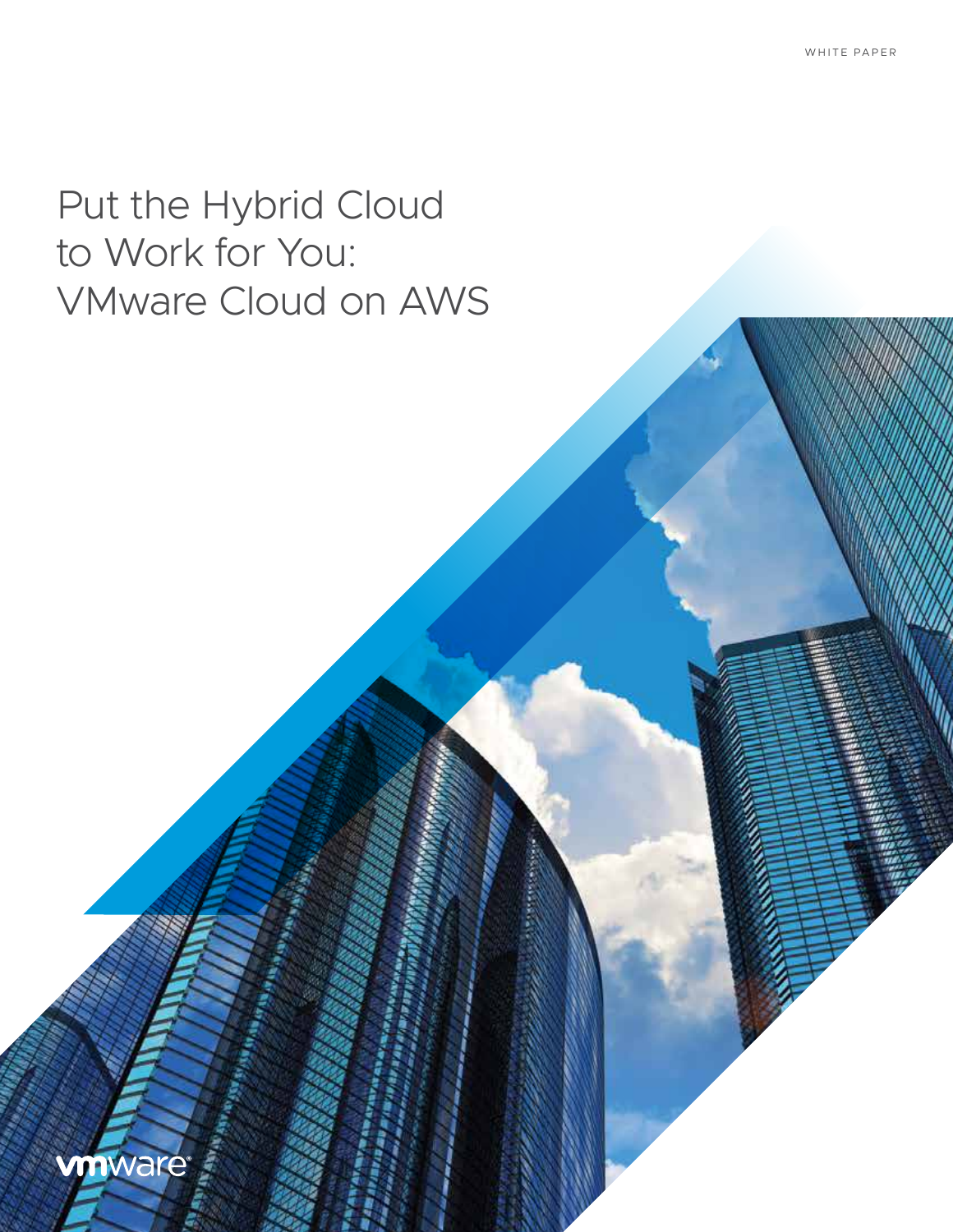# Table of contents

| 1. Flexibility                                                   | 3              |
|------------------------------------------------------------------|----------------|
| 2. IT skills gap                                                 | 3              |
| 3. Cloud readiness                                               | $\overline{4}$ |
| 4. Data sovereignty and security                                 | $\overline{4}$ |
| 5. Digital transformation challenges                             | 5              |
| 6. Investment security                                           | 5              |
| How to Match Public Cloud with Your IT Modernization Strategy. 5 |                |
| Migrate and Modernize Without Disruption: VMware Cloud on AWS 6  |                |
| Jointly engineered                                               | 6              |
| Built on technologies you already know and use                   | 7              |
| Move workloads where you need them                               | 7              |
| Modernize applications in the cloud                              | 8              |
| Protect your investments and leverage existing skillsets         | 10             |
| Secure your data everywhere it exists                            | 10             |
| Think of cloud as a strategy, not a destination                  | 11             |
| Cloud strategy use cases                                         | 12             |
|                                                                  |                |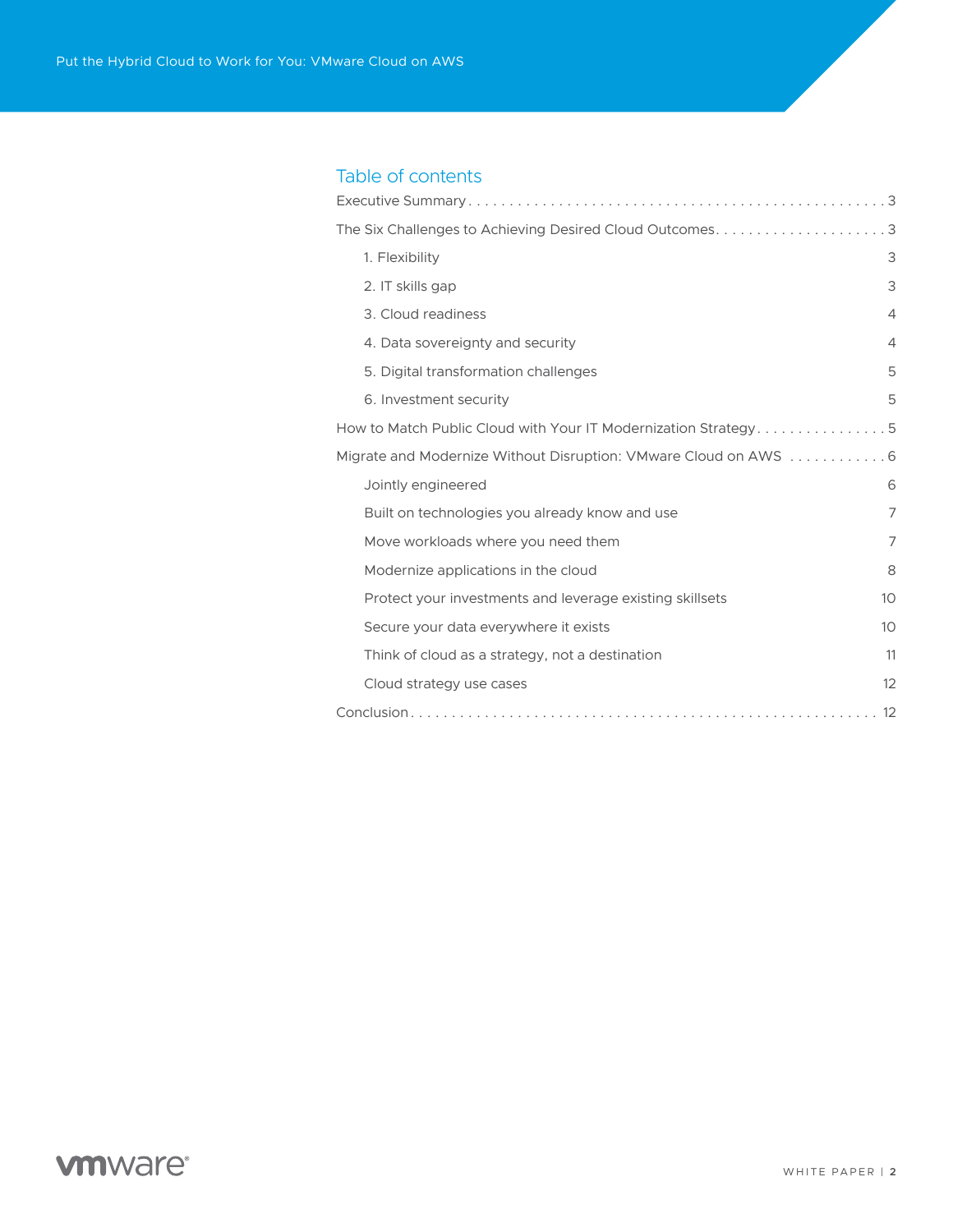#### <span id="page-2-0"></span>Executive Summary

Moving to the public cloud offers your organization some unquestionable and very attractive benefits. But there are definite challenges along the way that are as unique as the workloads you run and how much of your on-premises operations you want to move to the public cloud. This paper will help you assess your own cloud readiness and present why VMware Cloud on AWS is an optimal solution to consider when it comes to modernizing and future-proofing your existing applications.

### The Six Challenges to Achieving Desired Cloud Outcomes



#### FIGURE 1: The 6 challenges to achieving desired cloud outcomes

#### 1. Flexibility

 $\sqrt{10}$ It's important that your technology teams have flexibility and options when it comes to implementing your cloud strategies. They must be able to choose hardware, operating systems, platforms and deployment options in the private or public cloud in order to be responsive and agile to the demands of your business and be able to scale up or down depending on capacity needs. The cloud plays an important role in helping them deliver capacity rapidly and provide an avenue for modernizing your existing enterprise applications. However, when it comes to transforming your on-premises applications, there are serious concerns about increased costs, security risks and downtime during migration and modernization efforts.



#### 2. IT skills gap

The single largest barrier for technology teams looking to build a proper cloud strategy is the growing IT skills gap regarding cloud technologies. It's even worse for organizations that want to modernize their existing applications. You could potentially be putting your organization at risk if your current technical team doesn't possess the right expertise and you can't find people who do. Whether you're trying to figure out how public cloud providers should approach virtual machine (VM) migration, rewrite VM and application availability and security policies, learn how to cost-effectively manage workloads in these architectures, or modernize applications—many organizations are struggling to get things done with their existing teams because of the shortage of skilled IT workers in the job market.

#### THE STRUGGLE TO FIND THE RIGHT CLOUD SKILLSETS

of organizations are facing skills shortages in cloud expertise, an obstacle to optimal 85% in cloud expertise

1. 451 Research, part of S&P Global Market Intelligence, Voice of the Enterprise (VotE): Cloud, Hosting & Managed Services, Organizational Dynamics 2020.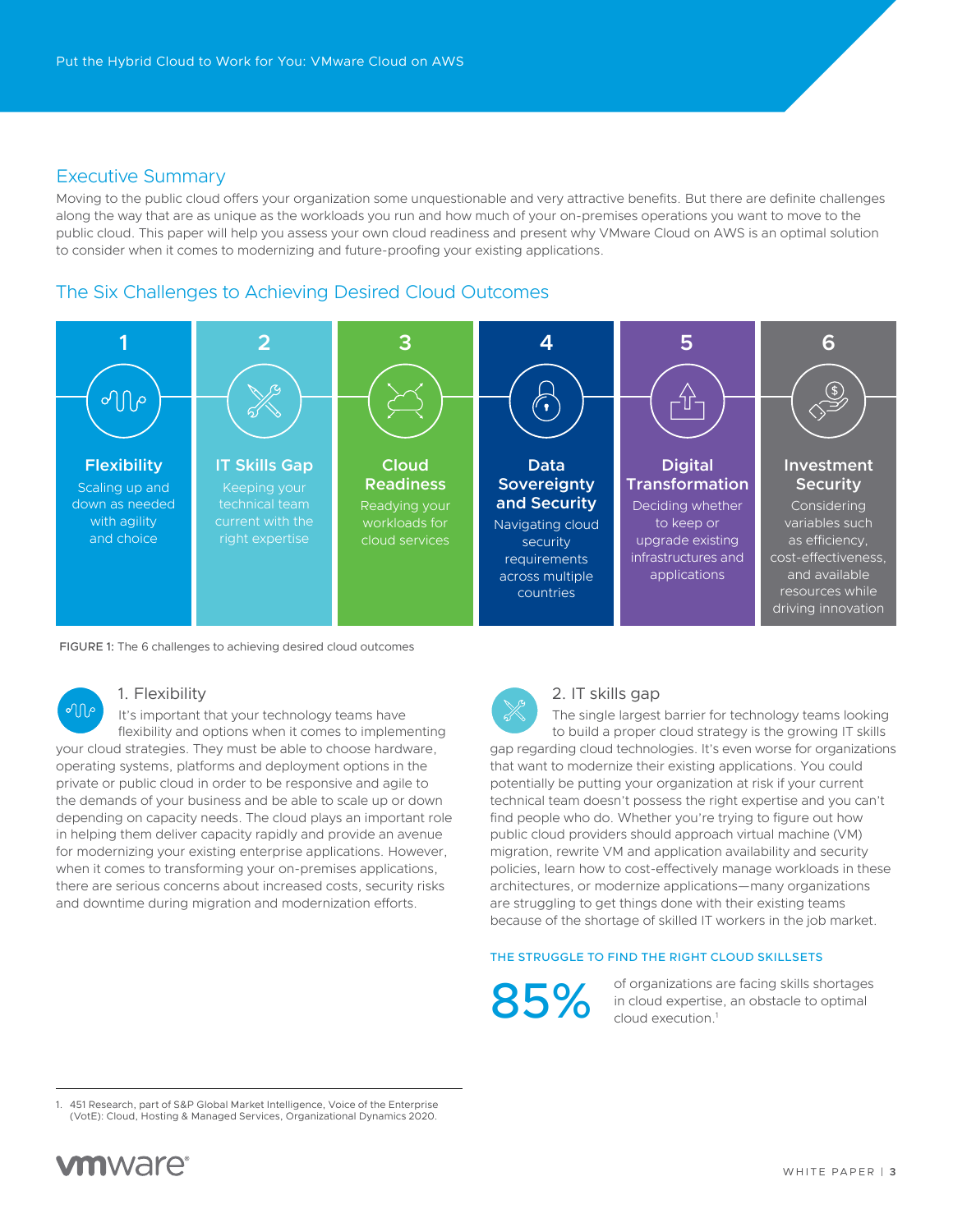<span id="page-3-0"></span>

#### 3. Cloud readiness

While addressing the skills gap, you also need to consider whether your organization's workloads are ready for cloud services. Most virtualized on‑premises workloads were not designed for the cloud; they rely on high availability (HA) built into the infrastructure, where a failure in the environment automatically restarts the VM on a different host to maintain the workload's availability. Some organizations choose the cloud before understanding how it changes the implementation of their workloads' requirements. That's a mistake.

Before you even think about cloud, you need to understand all the requirements of your workloads—and how to support those requirements in the cloud—to help you decide whether a public cloud destination makes sense. If your workloads are mission‑critical and require near‑zero downtime, make sure the cloud infrastructure of choice can accommodate this HA requirement. Otherwise, make sure your technical teams have the time, resources and skills to support the requirement by rewriting the application code. The effort and time to rearchitect or refactor applications to suit public cloud infrastructure can be quite extensive.

#### IDC FOUND THAT ONLY

**OC** of customers rewrite or refactor applications when they shift them to the cloud.<sup>2</sup>

Another aspect of cloud readiness to consider is what network connectivity is required between your on‑premises environment and the cloud environment. Is live migration of workloads to and from the cloud required rather than moving powered-off VMs? Do you need to maintain IP addresses when migrating workloads? Is Layer 2 connectivity needed between workloads on‑premises and in the cloud? The answers to these questions depend on your organization's strategy for public cloud adoption.



#### 4. Data sovereignty and security

Data sovereignty, locality and privacy requirements and regulations are a critical consideration for most organizations working across different geographies and with different vendors. Your company is responsible for navigating the requirements needed to deliver cloud services within each country to ensure your data does not cross borders in a prohibited fashion. Your public cloud provider also needs to have sufficient regional or geographic presence to meet the geographical location and data requirements.

Security requirements are critical, too. Traditionally, network and security teams are tasked with determining the appropriate policies and rules after a new application has been developed. This can be a time-consuming, manual and error-prone process involving various review cycles that ultimately results in a complex set of rules based on network constructs (e.g., IP addresses and ports) that are difficult to tie to applications. Network-based security policies are also not conducive to changing applications. In the traditional network‑centric approach to security, VLANs and hardware-based firewalls are used to channel traffic and provide a level of separation between your different workloads. This method is often used to segment your application tiers, but it does not prevent lateral communication between workloads that are in the same tier and can expose a lateral attack surface between applications. More importantly, the lifecycles of the associated policies will not be aligned with the lifecycles of the applications, leading to an explosion in the number of inspection rules and leaving you with an inadequate and inflexible security posture.

To overcome these challenges, you need to have the right level of segmentation and a security policy that is aligned with your applications so it can be provisioned and decommissioned right along with the application itself. You also need to be able to identify the application, determine which workloads compose it, and determine what network traffic is necessary for the application to function. From there you can create micro‑segmentation policies to restrict any other traffic, which immediately reduces the attack surface. The cloud platform you select should enable this micro‑segmentation.

Ask yourself, "What should my cloud workload roadmap for the future look like?" And the answer should be, "A flexible hybrid cloud that allows me to migrate, operate and manage workloads on‑premises or in the public cloud and foster cloud‑native innovation and modernization."

<sup>2.</sup> IDC's Cloud Pulse Q120, March 2020 (n=837).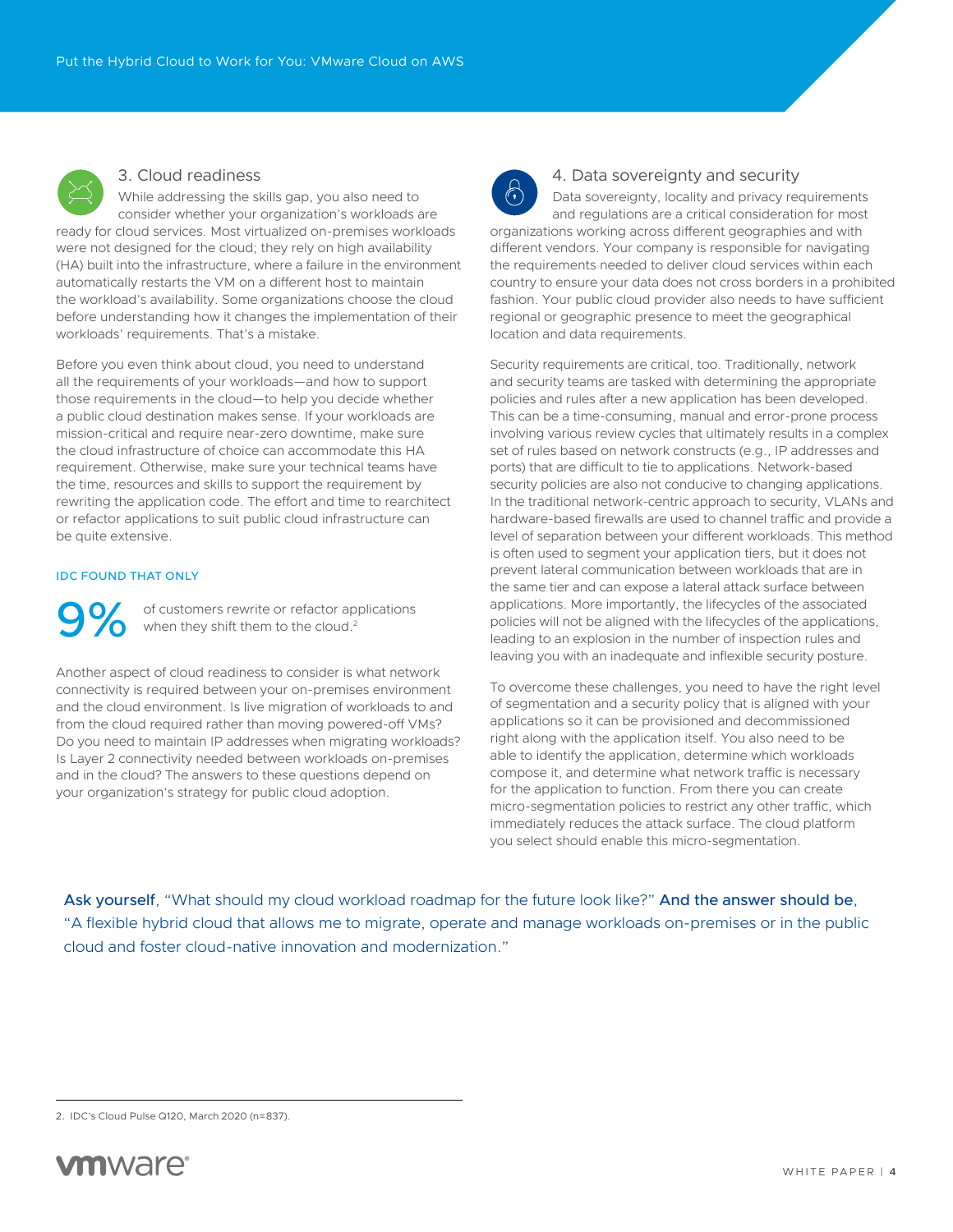<span id="page-4-0"></span>

#### 5. Digital transformation challenges

Due to evolving business needs, geographical expansions, new product introductions, and the demands of your customers, your technology team is likely challenged with the decision about whether to keep or upgrade existing infrastructures and applications. These aren't always easy decisions to make. You need to consider countless variables such as efficiency, cost-effectiveness and available resources—and you need to decide whether to do it piecemeal or all at once. It's important that your technology team can seamlessly integrate your existing frameworks and on‑premises systems built over many years without having to rebuild and replace infrastructure.

As your organization undergoes its own digital transformation, you'll want to modernize applications so you can deliver improved digital experiences to win, serve and retain your customers. These applications are driven by desired business outcomes—increased agility, innovation, growth or market differentiation—while balancing costs, security, reliability and control. The cloud plays an important role in helping your business both deliver new applications and modernize its existing ones. But modernizing existing applications in the cloud can have its challenges too, such as:

- Increased costs and inability to capitalize on existing investment for modernization: Due to lack of application portability and interoperability across the hybrid environment, cloud customers are unable to move applications from on‑premises to cloud environments without significant time and resources because they need to refactor their existing applications to meet the objectives of modernization.
- Skill shortages in application development/delivery and infrastructure teams: If an organization lacks the necessary skillsets, it must retrain its existing staff or hire new staff, delaying modernization projects and innovation.
- Lack of environment integration: Due to a fragmented technology ecosystem, organizations are unable to easily and seamlessly leverage CI/CD methodologies, application catalogs, and native cloud services to enrich enterprise applications, hindering innovation and adding costs, risk and complexity.
- Disparate management tools, operating models and security controls: The differences between on‑premises and public cloud infrastructure limit the reuse of established management, security and governance procedures.
- Disruption to existing business processes and operations during modernization: Due to inflexible and inconsistent application and infrastructure architecture, there is a risk of application downtime during modernization.

To overcome these challenges, you'll want to ensure you can easily migrate workloads to the cloud, modernize those workloads in the cloud and future‑proof your investment for new application development.



#### 6. Investment security

Most organizations have already made significant investments in their VMware environments, running VMware® vSphere® over the last decade or so. These investments continue to offer value and payback with new hybrid cloud flexibility and are often the longest-lasting component within the data center—continuing to help drive innovation and save costs.

You'd like to continue exercising your choice of migrating applications or infrastructure elements to private, hybrid or public cloud services while reaping the benefits of on‑premises investments, resources, deployments and the accumulated skills and knowledge. You'd also like to future‑proof your investment with modernization capabilities to automate infrastructure operations, transform applications with containerized workloads and services, and enrich applications with native cloud services. These capabilities enable you to get the most value out of your existing investments.



# WHAT IS YOUR CLOUD **STRATEGY? CLOUD-FIT** OR CLOUD‑FIRST?

The right cloud strategy helps your team focus on attaining your specific goals on the cloud journey.

# How to Match Public Cloud with Your IT Modernization Strategy

It's important to understand how the public cloud fits into your overall IT strategy and how far along the cloud journey you have gone to achieve the goals of your strategy. Generally, technology teams have either a cloud-fit strategy or a cloud-first strategy.

• Cloud-fit: Technology teams with a cloud-fit strategy are invested in their on‑premises data centers—software, hardware, people, processes—and aren't necessarily looking to move everything to the public cloud today. However, they find that the public cloud gives them unique benefits that are difficult to achieve with their relatively static on-premises data centers, such as for disaster recovery. Other use cases where public cloud is advantageous are the ability to extend your data center to the cloud to access on-demand capacity, to stand up infrastructure in new geographic locations, to support business growth and to provide a more flexible development and test environment controlled by the technology team. These use cases enable you to deliver services more rapidly and easily to your customers than an on‑premises solution would allow.

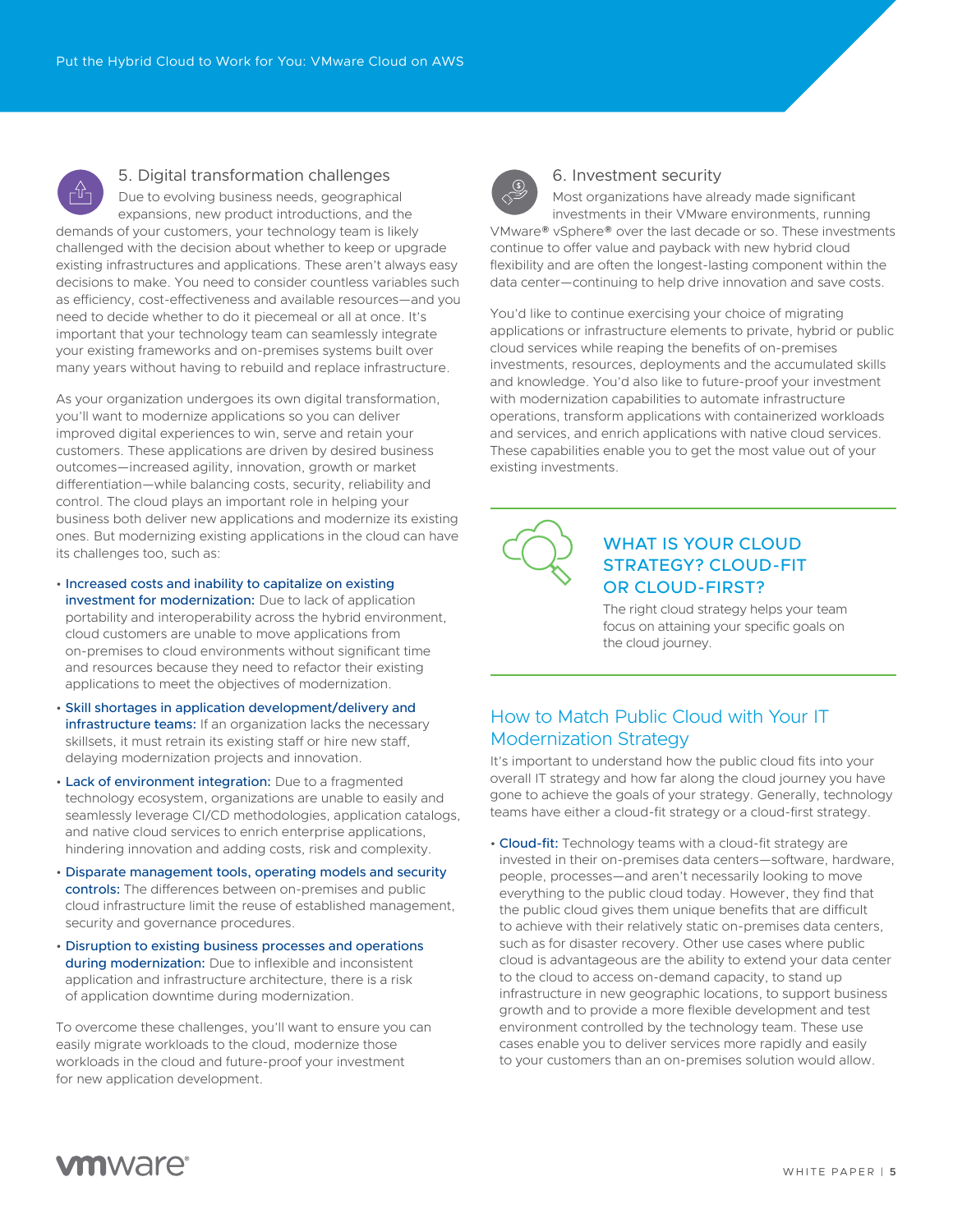<span id="page-5-0"></span>• Cloud-first: Technology teams with a cloud-first strategy have decided to move their on-premises infrastructure to the public cloud. They may start slowly, with just a handful of applications, or they may be more aggressive and move the entire data center to the public cloud. Their key objectives are to leverage cost-effective solutions, shift from CapEx spending to OpEx, gain flexibility and agility, and simplify infrastructure operations. These cloud-first teams are also moving to the cloud to take advantage of innovative cloud services like machine learning, Internet of Things (IoT) and data analytics and frameworks such as Kubernetes and containers to modernize their existing applications or build new applications.

Knowing which of these cloud strategies is right for your team will help you focus on the compelling use cases you want to pursue in your cloud journey. You also want to consider where you are in your cloud journey with respect to attaining your goals:

- Consideration and evolution: In this early stage, you have a chance to influence requirements as you seek out a cloud service provider. How can you benefit from cloud economics? Do you want the flexibility to move workloads bi-directionally between on‑premises and the public cloud?
- Readiness and planning: In this phase, consider the timeline in which you would like to migrate to the public cloud. How can you best leverage your existing resources and skillsets?
- Migration waves: To be successful, you want to demonstrate some early wins. If you have projects with aggressive timelines, focus on moving those workloads first. For applications with low‑refactoring ROI, don't waste time and effort refactoring them—follow the fastest path to move them to the cloud. Show some successful moves early on, and you will gain buy‑in from stakeholders.
- Operations and optimization: Once in the cloud, leverage native cloud services and frameworks such as Kubernetes to modernize your existing applications. Make sure you have the right cloud monitoring and analytics in place.

Understanding how the cloud fits into your strategy and where you are in your cloud journey will help you pursue the compelling use cases and next steps to attain your desired outcome with the right hybrid cloud.

## Migrate and Modernize Without Disruption: VMware Cloud on AWS

VMware Cloud™ on AWS delivers an infrastructure platform option for modernizing your existing enterprise applications, enabling them to handle your enterprise workloads of today and tomorrow. With VMware Cloud on AWS, you can run, monitor and manage containers and VMs on the same platform using the same tools, thereby providing flexibility and simplifying your infrastructure operations. This means you can start your modernization journey with minimal disruption to your business and rapidly migrate your applications to the cloud without downtime. Once in the cloud, you can start transforming these applications by leveraging modern frameworks such as Kubernetes, enriching them with native cloud services and automating the underlying infrastructure operations with DevOps tooling.

With VMware Cloud on AWS, you can run, monitor and manage containers and virtual machines on the same platform using the same tools, thereby providing flexibility and simplifying your infrastructure operations.

#### Jointly engineered

VMware Cloud on AWS delivers a hybrid cloud service that integrates the familiar VMware flagship software‑defined data center (SDDC) technologies of compute, storage and network virtualization (VMware vSphere, VMware vSAN™ and VMware NSX®) along with VMware vCenter Server® management and robust disaster protection and optimizes it to run on dedicated, elastic, Amazon EC2 bare‑metal infrastructure. The VMware SDDC software stack is running on AWS bare-metal infrastructure, not as nested virtualization.



FIGURE 2: VMware Cloud on AWS is a jointly engineered cloud service.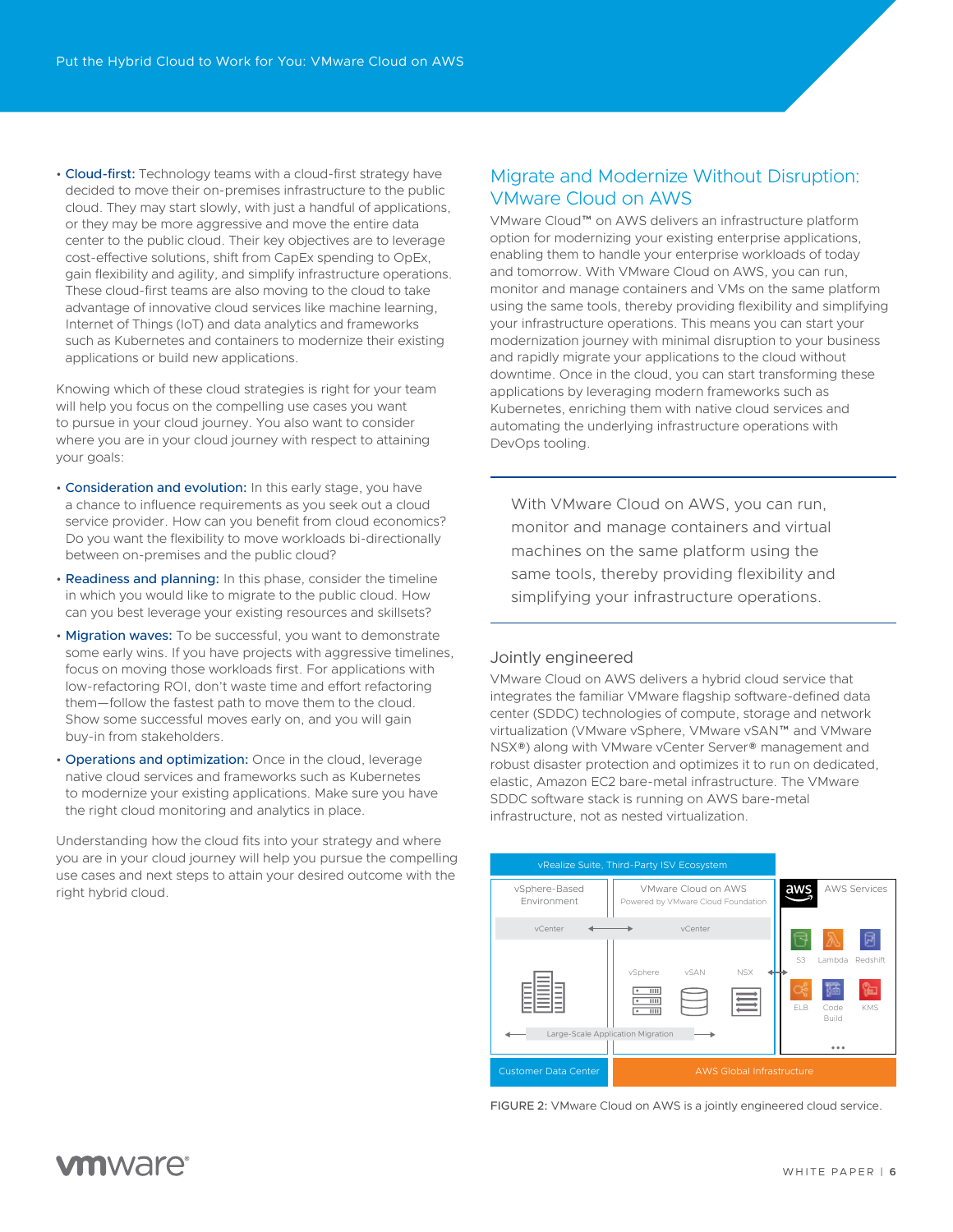#### <span id="page-6-0"></span>Built on technologies you already know and use

VMware Cloud on AWS offers a platform on which you benefit from access to all the hardware resources of a host (CPU, memory, storage) versus the typical shared resource model of a public cloud. You can deploy as much as the resources allow, maximizing your existing investments. You can seamlessly integrate your existing management framework, which you've most likely built over the last several years, without having to rebuild and replace your infrastructure. Continue using familiar VMware technologies like vCenter Server—plus a broad range of third-party technology solution providers that are validated to work with VMware Cloud on AWS. Leverage vRealize® Cloud Management to deploy and operate applications, infrastructure and platform services across your hybrid cloud.

Get started with a minimum of two dedicated hosts running in the AWS cloud. Unlike a traditional public cloud approach, you won't have to worry about precisely sizing each VM because you can allocate exactly as much—or little—of key resources (compute, storage and memory) that your VM needs. You won't waste resources, need to share them, or even worry about who might be using that same hardware. The SDDC storage provided by vSAN comes with additional benefits. vSAN performs block‑level deduplication and compression to save storage space. This allows you to make more efficient and cost-effective use of storage in your VMware Cloud on AWS SDDC. Additionally, vSAN support for AWS high-performance storage devices built into AWS hosts lets you get the most value from the underlying hardware.

IDC found that enterprise IT organizations ranked the consistent management of workflows (provisioning, terminating, monitoring, etc.) as the most important attribute in their hybrid cloud environments. A lack of operational consistency between environments makes it difficult to monitor and automate processes, especially when building automations that span premises.<sup>3</sup>

VMware Cloud on AWS clusters can be managed from within the same vCenter and vRealize Suite of management and operations tools to create a consistent operating environment within the public cloud identical to the one in which applications would operate within the on-premises data center.

Use the latest capabilities as you modernize your applications in the cloud. You can leverage popular and proven tools to automate hybrid cloud provisioning and management, deliver infrastructure as code-based automation for VMware Cloud on AWS, provide day‑to‑day and advanced operations, leverage and scale Kubernetes in the cloud to fit your needs, and support continuous integration/continuous delivery and source control. With VMware Cloud on AWS, you can take advantage of hundreds of native AWS services that leverage unique AWS capabilities, all while continuing to maintain important compatibility with your existing VMware tools. AWS Direct Connect enables you to create a high-speed, low-latency connection between your on-premises data center and AWS services including VMware Cloud on AWS. You can also ensure cloud monitoring and analytics with VMware CloudHealth®. Create a hybrid cloud‑enabled management framework for today and into the future.

#### Move workloads where you need them

With VMware Cloud on AWS, you can alleviate concerns about gaps in skills, time-consuming tasks, complexities associated with rewriting and refactoring workloads, and security and automation fears. The bi-directional workload portability lets you easily move your workloads to the cloud and then back on‑premises as needed. This flexible, two‑way approach helps you save time, power and costs and eliminate risks as well as the need to convert on‑premises VMs to an entirely new format or the need to completely rewrite network, storage and security policies.

In addition, to minimize disruption to application owners and users, your migration project may require that workloads keep their IP addresses post-migration. This can be done with VMware Cloud on AWS using a Layer 2 network extension during the migration. Network extensions provide a great deal of flexibility in how a migration is performed and allow entire applications to be migrated, regardless of the layout of the underlying network addressing scheme. VMware HCX®, which is part of the VMware Cloud on AWS service, offers bi‑directional application mobility across on‑premises and VMware Cloud on AWS. HCX has built-in WAN optimization, deduplication and compression to increase efficiency while decreasing the time it takes to perform migrations. You can use HCX for cold, warm or live migrations as well as take advantage of replication functionality to fulfill your migration strategy.

#### Are your VMs and workloads cloud-ready?

Before you think about cloud, it's important to make sure that you understand the requirements of your VMs and workloads. That will help you choose whether a cloud destination makes sense. Most virtualized workloads were never designed to run in the cloud because they cannot tolerate a failure without the capabilities that the underlying infrastructure provides, such as integrated HA. They're not immune to the impact of infrastructure lifecycle management downtime when underlying patches need to occur.

3. IDC technical paper sponsored by VMware, "VMware Cloud on AWS: Facilitating Agile Datacenter Extension and Virtual Desktop Infrastructure in the Public Cloud," IDC #US47164020, December 2020.

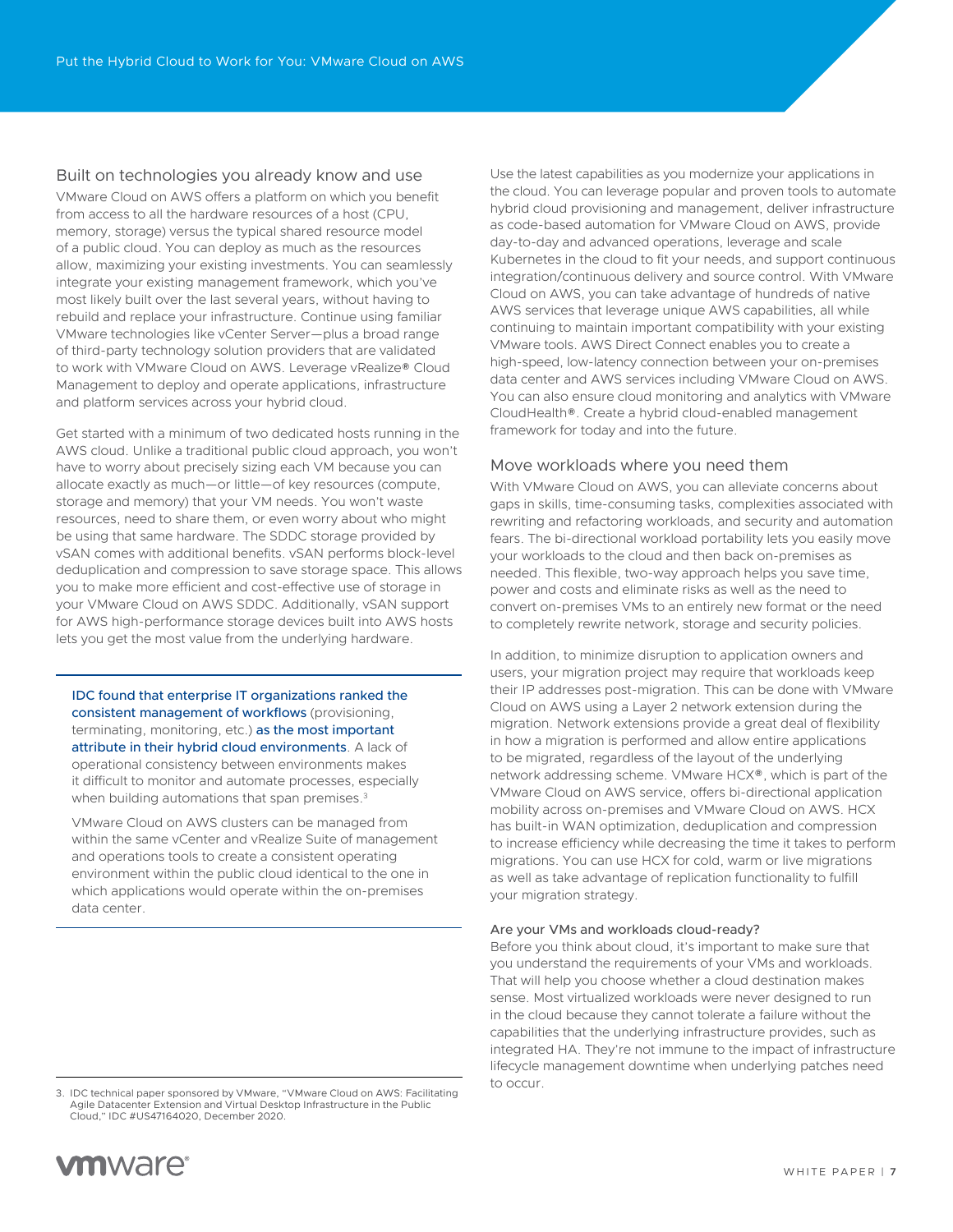#### <span id="page-7-0"></span>Automated resilience

Unlike native public clouds, with VMware Cloud on AWS, you don't need to rearchitect (or replatform) your applications and availability rules to get the same resiliency you had with vSphere on‑premises. A key differentiator of VMware Cloud on AWS is that availability and resiliency are designed into the service and the underlying AWS infrastructure. This enables VMware and AWS joint customers to focus on their applications and workloads rather than rethinking availability into the application layer, especially when migration and data center extension projects have stringent timelines associated with them.

#### Auto Remediation

VMware Cloud on AWS provides capabilities to isolate failure domains and provide automated resilience. To minimize the impact of host failures, VMware Cloud on AWS implements an Auto Remediation service that monitors every host across all customers and springs into action whenever there is a problem. The Auto Remediation service is designed to automate recovery from failed hosts, minimizing downtime and impact to customer SDDCs. Unlike in an on‑premises deployment, there is no need to maintain hot spares in the cloud. VMware and AWS jointly manage the pool of instances in every Region and Availability Zone to ensure Auto Remediation has sufficient spare capacity to automatically replace a faulty host with a healthy new one. This happens without the need for customer intervention. vSphere HA ensures the availability of VMs by restarting them on healthy hosts within the cluster if a host failure occurs.

In addition to VM and host‑level failure recovery, *[Stretched](https://vmc.techzone.vmware.com/resource/feature-brief-stretched-clusters)  [Clusters](https://vmc.techzone.vmware.com/resource/feature-brief-stretched-clusters)* for VMware Cloud on AWS protect you against an AWS Availability Zone failure. Applications can span two AWS Availability Zones within a VMware Cloud on AWS cluster. If an Availability Zone experiences an outage or degradation, VMs will be restarted on hosts in the other Availability Zone.

#### Improved Day 2 operations

VMware Cloud on AWS is a service and therefore VMware handles all patching so you don't need to worry. This involves maintaining consistent software versions across the SDDC fleet with continuous delivery of features and bug fixes. VMware has developed automated workflows that are optimized for managing many cloud SDDCs and the service lifecycle at scale. This is largely transparent to customers using the VMware Cloud on AWS service. When VMware Cloud on AWS hosts are patched, vSphere vMotion® enables zero‑downtime migration of virtual machines so that these updates can be executed transparently. You are not required to maintain N+1 capacity—the upgrade workflow will automatically provision additional resources as needed in order to support your applications without negatively impacting performance. VMware is mindful of customer IT processes and ensures the minimum impact of changes.

#### Modernize applications in the cloud

VMware Cloud on AWS provides a fast path to migrate your applications to the public cloud without downtime or having to refactor and rearchitect them. Once in the cloud, you can determine the best modernization path for each application with minimal disruption to your business. Extend the value of enterprise applications running in VMware Cloud on AWS with simple access to hundreds of native AWS services. By seamlessly integrating with these innovative native AWS services, you can incrementally enrich your applications and enhance the end user experience. Key AWS services cover aspects of storage, networking, content delivery, database, analytics, serverless data processing, security, IoT, artificial intelligence (AI) and machine learning.

#### KEY CAPABILITIES





#### Automate infrastructure operations

- Embrace infrastructure as code, GitOps
- and infrastructure pipelines • SDK, RESTful API and CLI in‑product developer center



#### Transform applications with Kubernetes

- Automation and operations for containers and VMs in the same platform
- VMware Tanzu Kubernetes Grid support
- Centralized management and governance for Kubernetes with Tanzu Mission Control
- Agile development with VMware Pivotal Labs
- CI/CD ecosystem support

#### Enrich with cloud services

- Direct access to AWS services
- Access to VMware partner‑ready solutions

Your organization can also start transforming applications by leveraging modern frameworks such as Kubernetes and automating the underlying infrastructure operations with DevOps tooling. With VMware Cloud on AWS, you can run, monitor and manage containers and virtual machines on the same platform using the same tools. This provides flexibility and simplifies your infrastructure operations so you'll be able to run today's workloads into the future.

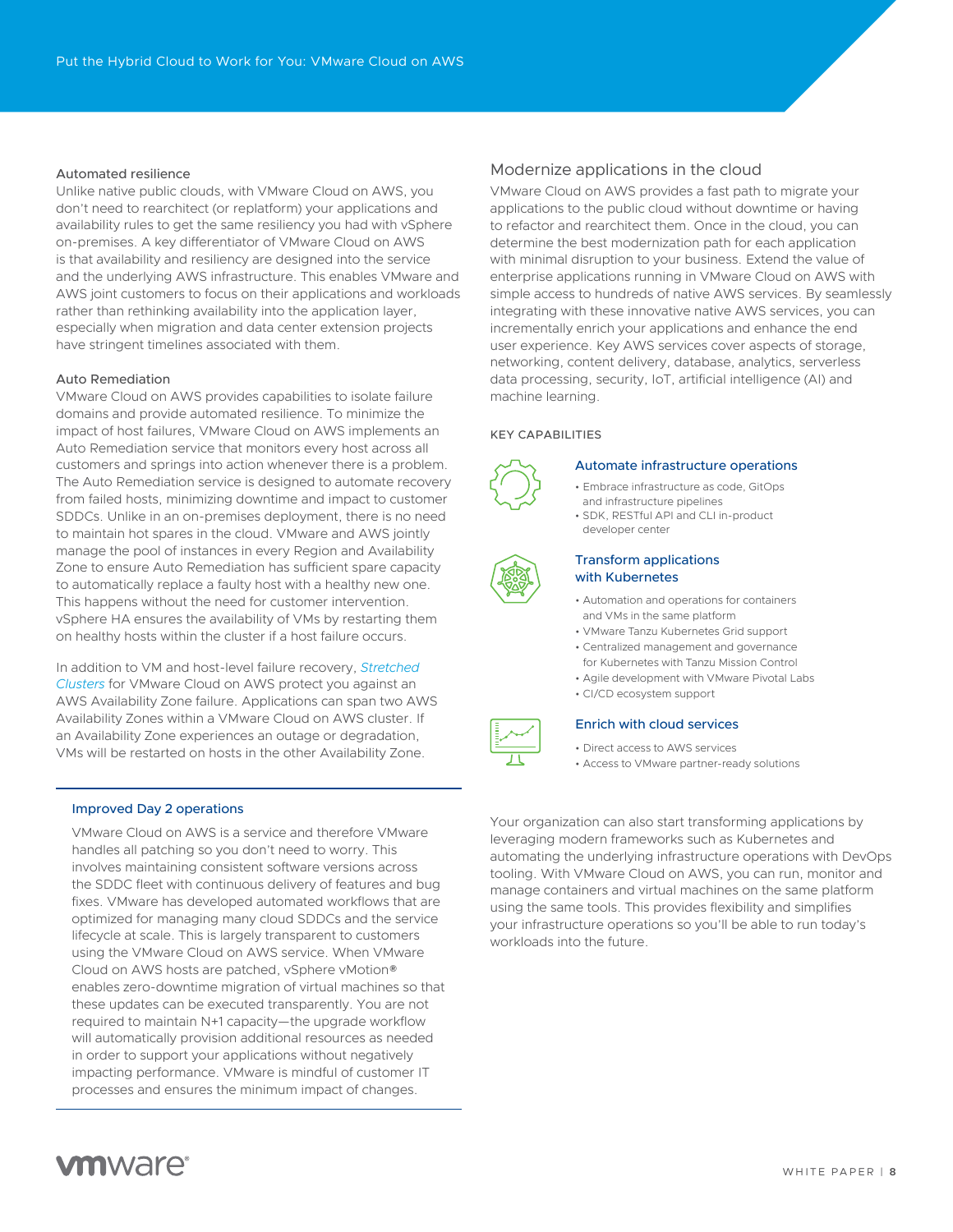#### Containers and Kubernetes

Organizations that want to start running containers and Kubernetes on VMware Cloud on AWS can get started right away. VMware Tanzu™ Kubernetes Grid™ support for VMware Cloud on AWS enables you to deploy your SDDC in the cloud, with the required components needed to deploy and scale Kubernetes infrastructure to fit your needs.

Tanzu Kubernetes Grid is an enterprise‑ready Kubernetes distribution that packages open‑source technologies and automation tooling to help get you up and running quickly with a scalable, multicluster Kubernetes environment. Those teams deploying Tanzu Kubernetes Grid on VMware Cloud on AWS can benefit from 24x7 break-fix support for Kubernetes and key open‑source ecosystem technologies. Additionally, they can also engage with VMware Tanzu Labs for help transforming applications and leveraging modern application development and delivery methodologies. What's more, Tanzu Mission Control support for VMware Cloud on AWS provides a centralized management platform for consistently operating and securing your Kubernetes infrastructure and modern applications across multiple teams and clouds. Customers who are running Kubernetes workloads on VMware Cloud on AWS can attach their Kubernetes clusters to Tanzu Mission Control for centralized management, whether it is a Tanzu Kubernetes Grid cluster, DIY clusters, or other Cloud Native Computing Foundation (CNCF)‑conformant Kubernetes clusters. After attaching clusters to Tanzu Mission Control, customers can gain a centralized view of all their Kubernetes clusters and workloads running on VMware Cloud on AWS for quickly identifying and troubleshooting issues and can leverage Tanzu Mission Control's uniquely designed capabilities such as policy engine, cluster inspection and data protection to efficiently and securely manage their Kubernetes clusters and modern apps at scale. This establishes a reliable foundation for cloud-native application management and application modernization.

#### APPLICATION MODERNIZATION BENEFITS

- $\checkmark$  Minimize disruption—Migrate and modernize.
- $\checkmark$  Provide portability—Optimize app placement as needed.
- $\checkmark$  Abstract complexity—Infrastructure provides resiliency.
- Gempower IT-Access DevOps-ready platform and services.

Migrate your applications to VMware Cloud on AWS and then transform, enrich and automate your applications and infrastructure operations.

#### Leverage the power of automation

To help customers leverage automation, VMware Cloud on AWS provides high level cmdlets for PowerCLI and infrastructure as code (IaC) for your key infrastructure management workflows. vRealize Automation Cloud can deliver infrastructure as code‑based automation for VMware Cloud on AWS through its blueprints, which are written declaratively in YAML. With GitLab and GitHub integration, the YAML blueprints can be subject to source control management, with versioning synchronized between blueprints and the source control system. Additionally, the Hashicorp Terraform provider for VMware Cloud on AWS enables your cloud admins and DevOps engineers to declaratively define and provision VMware Cloud on AWS environments and simplify the management of hybrid infrastructure through automation. This can be used with the existing Terraform providers for vSphere and NSX to manage end-to-end hybrid infrastructure from SDDC networking to VM lifecycle. Furthermore, AWS CloudFormation templates can be used to create and deploy a VMware Cloud on AWS SDDC. As you can see, there are several options to choose for automating infrastructure operations for your hybrid cloud.

200+ AWS services, including AI/ML, analytics,

partner-ready solutions across DevOps, migration, monitoring and more

Customers can leverage the VMware Cloud Marketplace for a vast ecosystem of VMware Cloud‑ready solutions for continuous integration/continuous delivery (CI/CD) and source control. VMware Code Stream supports VMware Cloud on AWS and provides powerful infrastructure release pipeline automation capabilities for rapidly, safely and consistently delivering the infrastructure that developers and lines of business (LoBs) need to be productive. VMware Cloud on AWS also enables the deployment and usage of the popular third-party ISV CI/CD utilities such as Jenkins Virtual Appliance, GitLab Community Edition, JFrog, and Xebia Labs. VMware Cloud on AWS supports the deployment of virtual appliances for both GitLab Community Edition and Subversion for source control of code‑based contributions.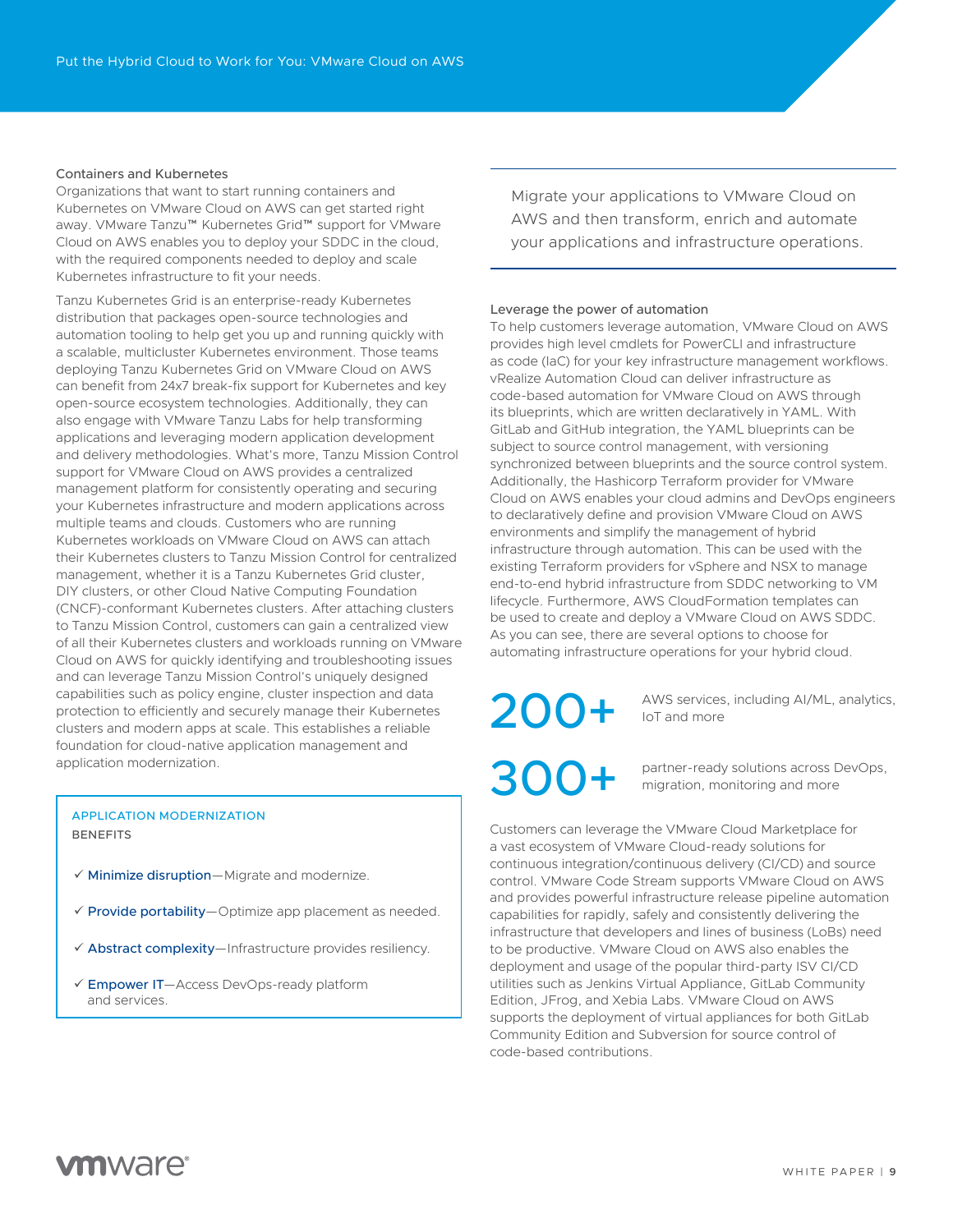<span id="page-9-0"></span>These modernization, automation and DevOps capabilities for CI/CD and source control enable your organization to modernize and future‑proof existing applications. VMware Cloud on AWS forms a key part of the overall tool set and services that VMware offers to help customers with the transformation of their application portfolio.

#### Protect your investments and leverage existing skillsets

Your existing resources and investments in VMware offer you the greatest choice and most flexible hybrid cloud future, which are all based on mature, trusted and proven technologies. With VMware Cloud on AWS, you don't need to reinvest in brand new technologies. You can easily expand your existing environment to the cloud with minimal disruption.

Having vCenter on‑premises and in the cloud's SDDC delivers consistency in operations between environments, reducing the need to retrain staff. IT teams can leverage a familiar, single pane of glass with Hybrid Linked Mode to manage their workloads. Hybrid Linked Mode allows you to link your VMware Cloud on AWS vCenter Server instance with your on‑premises instance so you can view and manage the inventories of both your on‑premises and VMware Cloud on AWS SDDCs from a single vSphere Client interface, accessed using your on‑premises credentials.

IDC calculates that, on average, organizations using VMware Cloud on AWS incur total migration‑related costs that are 57% lower than those of other public cloud solutions. The efficiencies and cost savings translate into an average savings of \$233,900 per 100 VMs, reflecting a much lower cost approach to migrating workloads to the public cloud.4

#### FASTER AND LOWER COST TO MIGRATE TO VMWARE CLOUD ON AWS VS. NATIVE PUBLIC CLOUD

Save 57% by eliminating costly Save 57% by eliminating<br>rework and refactoring.<sup>4</sup>

#### Secure your data everywhere it exists

VMware Cloud on AWS provides the ability to run, manage and secure your applications in a seamlessly integrated hybrid IT environment. Your production applications require advanced networking and security services including micro‑segmentation, which VMware NSX‑T enables as part of VMware Cloud on AWS.

#### Distributed firewall

The ability to do micro-segmentation with a distributed firewall is one of the key features of VMware Cloud on AWS. Not only does it provide you with an easy way to create sophisticated security policies, but it also allows these policies to be applied to even a small cluster without any extra networking components or devices.

What's unique about a distributed firewall is that it has contextual view of the virtual data center. This means the distributed firewall can secure workloads based on VM criteria instead of just source and destination IP addresses. Traditional firewalling is based on source and destination IPs—constructs that have no business logic or context into applications. VMware's distributed firewall secures workloads based on smarter criteria, such as the name of the virtual machine or metadata. This enables you to build security rules that are based on business logic using tags or naming conventions. Properly done, they can specify a physical location, business application, and whether a workload is test, development or production. Using a distributed firewall, you can have east-west firewalling within the data center and achieve micro‑segmentation and ultimately reduce the impact of a potential security breach and achieve compliance targets.

#### Doubling down on security and compliance

VMware Cloud on AWS inherits all the physical and network protections of the AWS infrastructure and adds dedicated compute and storage along with the security capabilities built into vSphere, vSAN and NSX. All data transmitted between your on-premises data center and the service can be encrypted via VPN. All data between the VMware Cloud on AWS service and your SDDCs is encrypted, and data at rest is encrypted. The VMware Cloud on AWS infrastructure is monitored and regularly tested for security vulnerabilities and hardened to enhance security.

VMware Cloud on AWS GovCloud (U.S.) is a secure platform for government agencies to access the benefits of public and private clouds to further increase agility and security. It enables you to seamlessly and securely integrate a hybrid cloud offering that aligns with U.S. public sector agency strategy.

<sup>4.</sup> IDC technical paper sponsored by VMware, "The Business Value of Running Applications on VMware Cloud on AWS in VMware Hybrid Cloud Environments," IDC #US46919520, October 2020.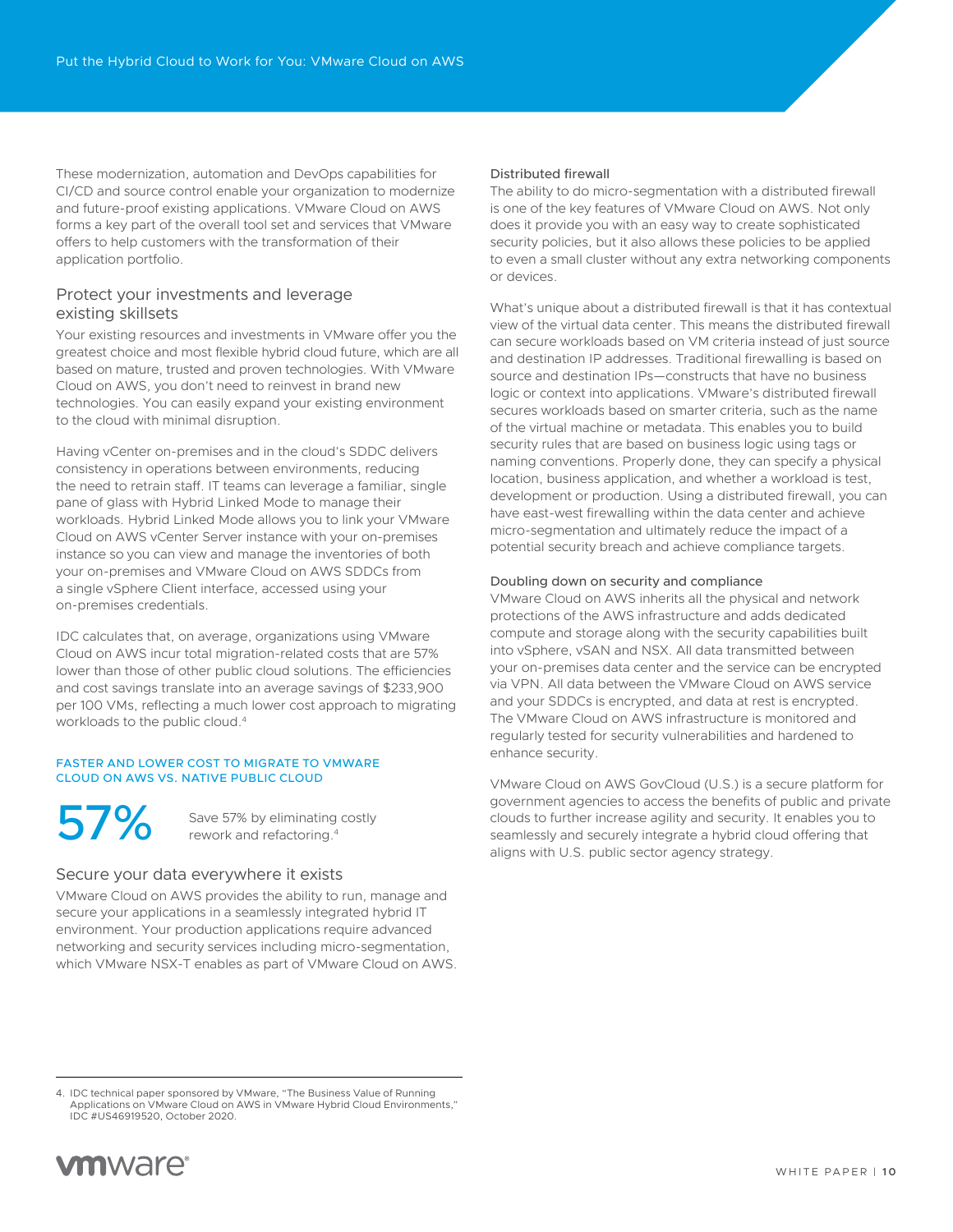<span id="page-10-0"></span>VMware continuously monitors your existing and emerging security standards and requirements and integrates applicable requirements into their cloud service compliance programs. VMware Cloud on AWS has achieved a number of industry-leading compliance certifications and is able to support a wide variety of customer use cases and compliance requirements. VMware's compliance offerings cover a wide range of global certifications from ISO 27001/17/18 certifications to various region-specific certifications covering North America, EMEA, and Asia Pacific regions. VMware Cloud on AWS now offers PCI DSS compliant SDDCs that can drastically simplify the tasks to achieve and maintain PCI DSS compliance. You can now migrate your applications that process, store, or transmit cardholder data to VMware Cloud on AWS SDDC. VMware has also published several compliance technical papers addressing the various regional governmental and financial services industry compliance requirements. In addition, VMware Cloud on AWS has a strong global presence and is available in 17 AWS regions worldwide to help you address data sovereignty or locality needs.



FIGURE 3: VMware Cloud on AWS is available in 17 AWS regions worldwide and growing.

#### Think of cloud as a strategy, not a destination

Today's approach to the cloud can shift quickly as requirements change. In such a volatile world—where every change often winds up costing you a lot of extra time, resources and money—VMware's approach to cloud is to empower a long-term strategy that lets you take your existing on-premises investments and seamlessly create a hybrid architecture to leverage the public cloud. The result is speed, flexibility, choice and no lost investments.

Each public cloud provider takes a unique approach to building its underlying compute, storage and networking infrastructure, and it usually requires certain cloud optimizations or adaptations for the applications to work properly in the public cloud infrastructure. This makes the public cloud incompatible with your on-premises environment and forces you to replatform or refactor your applications in order to move them to the public cloud. VMware enables the seamless movement of workloads between on‑premises and the public cloud with the fastest path possible (without any refactoring) so you can rapidly realize the benefits of the public cloud while maintaining the flexibility to move those workloads back on‑premises as needed.

# **vm**ware<sup>®</sup>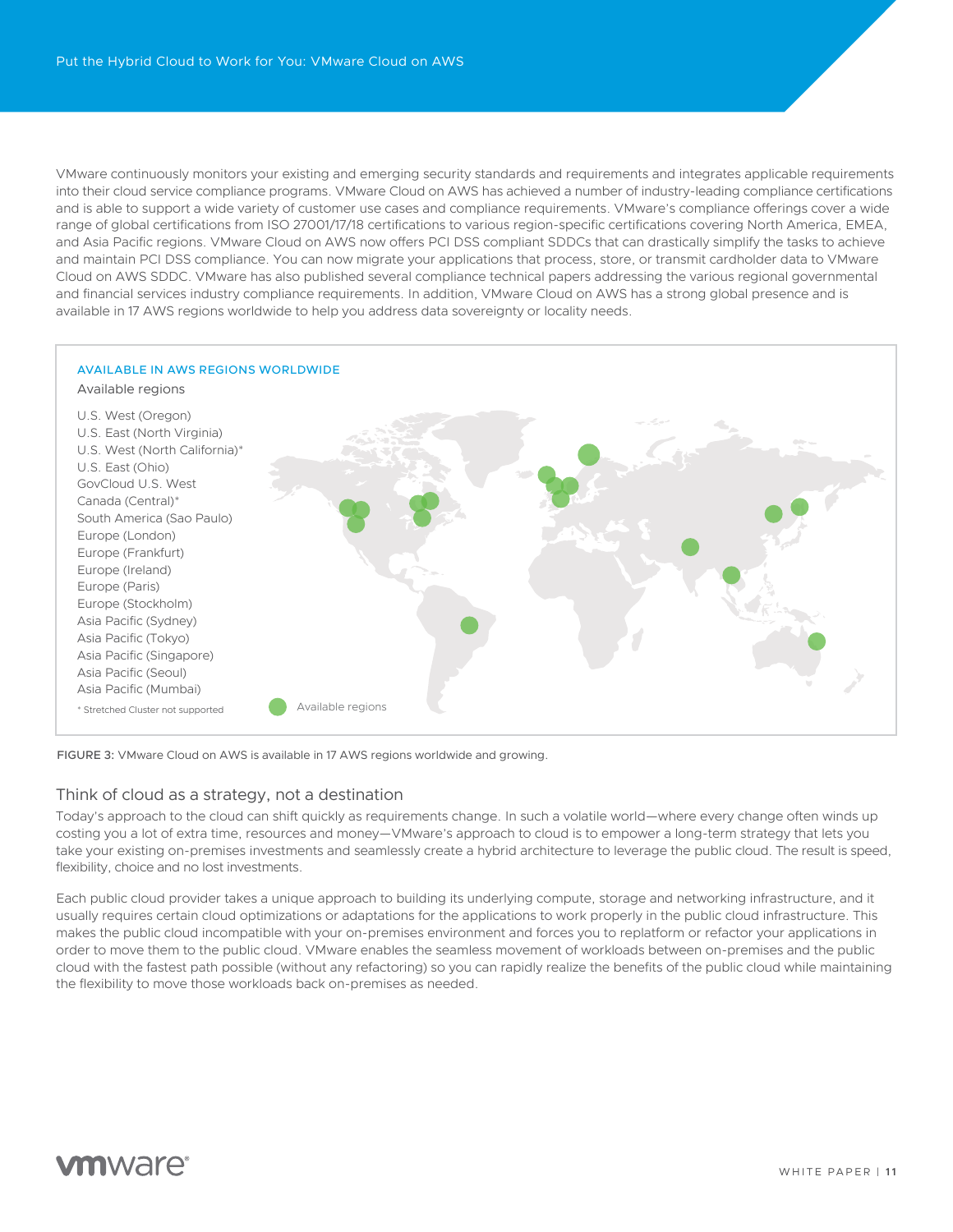#### <span id="page-11-0"></span>Cloud strategy use cases

VMware Cloud on AWS provides a seamlessly integrated hybrid cloud offering addressing use cases that align to your cloud strategy:

- Application-specific cloud migration-Move specific applications to the cloud based on your particular business needs such as cost savings, availability, scalability, proximity to native public cloud services, performance, data sovereignty, security or manageability.
- Footprint expansion or on-demand capacity-Leverage the public cloud for your geographic capacity needs (e.g., data sovereignty rules or to be closer to end users) or temporary capacity without having to invest in building out a new data center. Handle seasonal spikes in demand and be able to perform test and development activities in a cloud environment that is operationally similar to on‑premises environments.
- Virtual desktops and published apps in the cloud—Easily add and extend your on-premises desktop services without buying additional hardware. Co‑locate virtual desktops or published applications near latency‑sensitive applications in the cloud. Leverage elastic capacity as a cost-effective way to protect your on‑premises VMware Horizon deployments or for temporary needs.
- Disaster recovery (DR) as a service-Replace or retire your existing DR solution and optimize DR costs with on‑demand failover capacity and Pilot Light (a small subset of SDDC hosts deployed ahead of time) for faster recovery times. Mitigate compliance risks with automated health checks and prepare for rapid ransomware recovery.
- Application modernization-Use cloud-scale infrastructure and services to extend the value of your existing enterprise applications and ensure consistent infrastructure compatibility with your on-premises environments. Build new applications using native AWS services while leveraging infrastructure that is consistent with your on‑premises environments.

### **Conclusion**

Nearly every enterprise is using the public cloud in some fashion, with the majority opting for a hybrid cloud solution. Organizations recognize the benefit of having the public cloud integrate and work seamlessly with their on-premises infrastructure while taking advantage of their existing teams, skillsets, tools and processes. This enables your technology team to manage multiple environments with one tool set and eliminate the need to learn (or additionally hire for) different tools, management frameworks, platforms, processes, security policies and more. They can migrate applications from a private cloud to a public cloud and vice versa.

The use of VMware Cloud on AWS for your hybrid cloud provides compelling TCO and investment protection, and it allows you to maximize the use of existing skills, tools and processes. VMware Cloud on AWS also supports established governance and security policies and provides access to native cloud services and support for frameworks such as Kubernetes to modernize your existing applications. Additionally, you gain enterprise‑grade capabilities including availability, performance, manageability and security. No matter where you are in your cloud journey with respect to attaining your cloud‑fit or cloud‑first goals, VMware Cloud on AWS is an optimal solution when it comes to leveraging hybrid cloud and modernizing and future‑proofing your existing applications.

To find out more about migrating workloads to VMware Cloud on AWS, visit *[vmc.techzone.vmware.com/cloud‑migration](https://vmc.techzone.vmware.com/cloud-migration)*

Learn more at *[vmware.com/products/vmc‑on‑aws](https://www.vmware.com/products/vmc-on-aws.html)*

# **vm**ware<sup>®</sup>